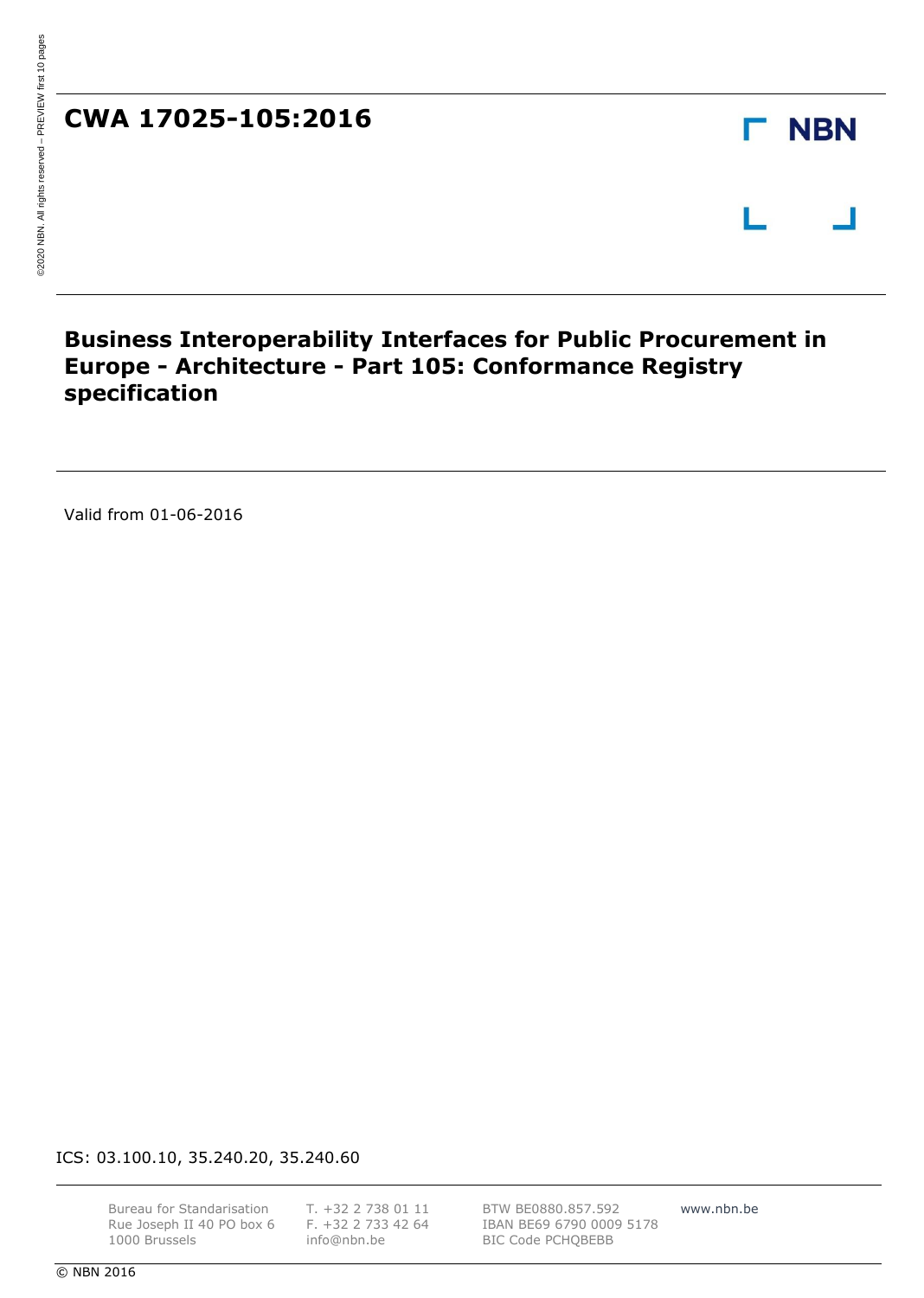CWA 17025-105:2016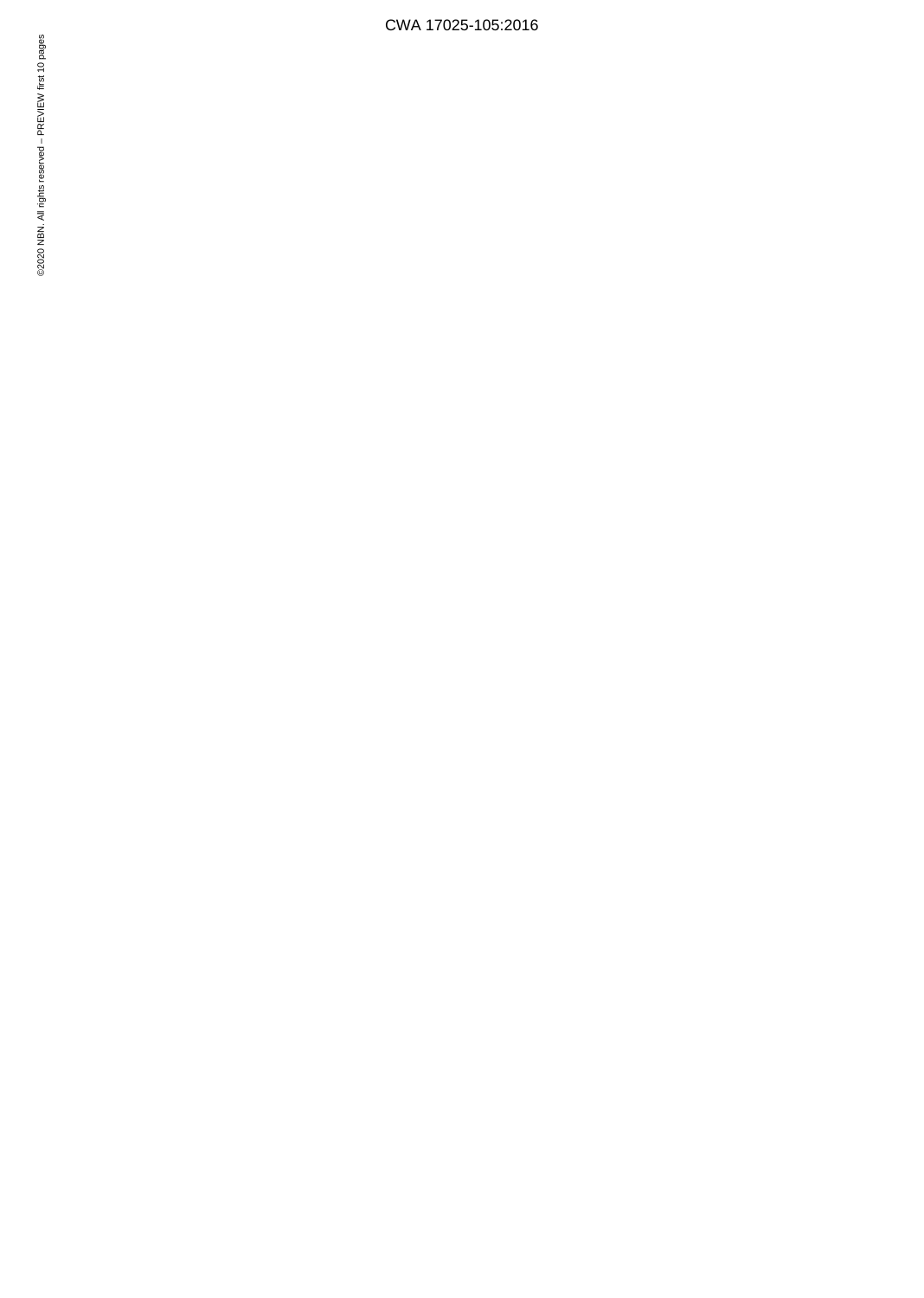# **CWA 17025-105**

May 2016

# **AGREEMENT**

**ICS** 03.100.10; 35.240.20; 35.240.60

English version

### Business Interoperability Interfaces for Public Procurement in Europe - Architecture - Part 105: Conformance Registry specification

This CEN Workshop Agreement has been drafted and approved by a Workshop of representatives of interested parties, the constitution of which is indicated in the foreword of this Workshop Agreement.

The formal process followed by the Workshop in the development of this Workshop Agreement has been endorsed by the National Members of CEN but neither the National Members of CEN nor the CEN-CENELEC Management Centre can be held accountable for the technical content of this CEN Workshop Agreement or possible conflicts with standards or legislation.

This CEN Workshop Agreement can in no way be held as being an official standard developed by CEN and its Members.

This CEN Workshop Agreement is publicly available as a reference document from the CEN Members National Standard Bodies.

CEN members are the national standards bodies of Austria, Belgium, Bulgaria, Croatia, Cyprus, Czech Republic, Denmark, Estonia, Finland, Former Yugoslav Republic of Macedonia, France, Germany, Greece, Hungary, Iceland, Ireland, Italy, Latvia, Lithuania, Luxembourg, Malta, Netherlands, Norway, Poland, Portugal, Romania, Slovakia, Slovenia, Spain, Sweden, Switzerland, Turkey and United Kingdom.



EUROPEAN COMMITTEE FOR STANDARDIZATION COMITÉ EUROPÉEN DE NORMALISATION EUROPÄISCHES KOMITEE FÜR NORMUNG

**CEN-CENELEC Management Centre: Avenue Marnix 17, B-1000 Brussels** 

© 2016 CEN All rights of exploitation in any form and by any means reserved worldwide for CEN national Members.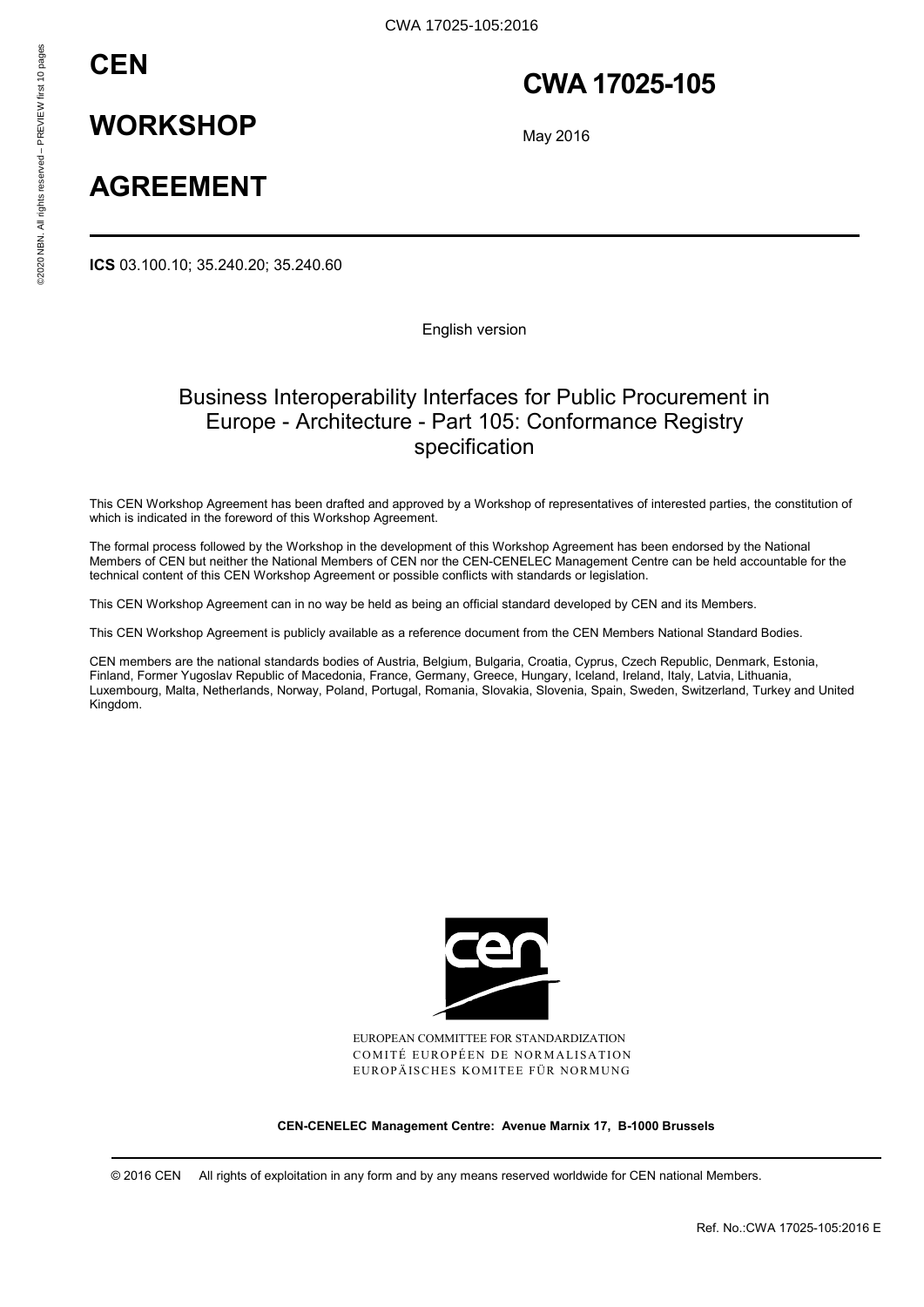# CWA 17025-105:2016 (E)

# **Contents**

# Page

| $\overline{2}$<br>2.1  |  |  |  |  |
|------------------------|--|--|--|--|
| 3<br>3.1<br>3.2<br>3.3 |  |  |  |  |
| 4                      |  |  |  |  |
| 5                      |  |  |  |  |
| 6<br>6.1               |  |  |  |  |
| 7<br>7.1               |  |  |  |  |
| 8<br>8.1<br>8.2<br>8.3 |  |  |  |  |
| 9<br>9.1               |  |  |  |  |
| A.1<br>A.1.1           |  |  |  |  |

CWA 17025-105:2016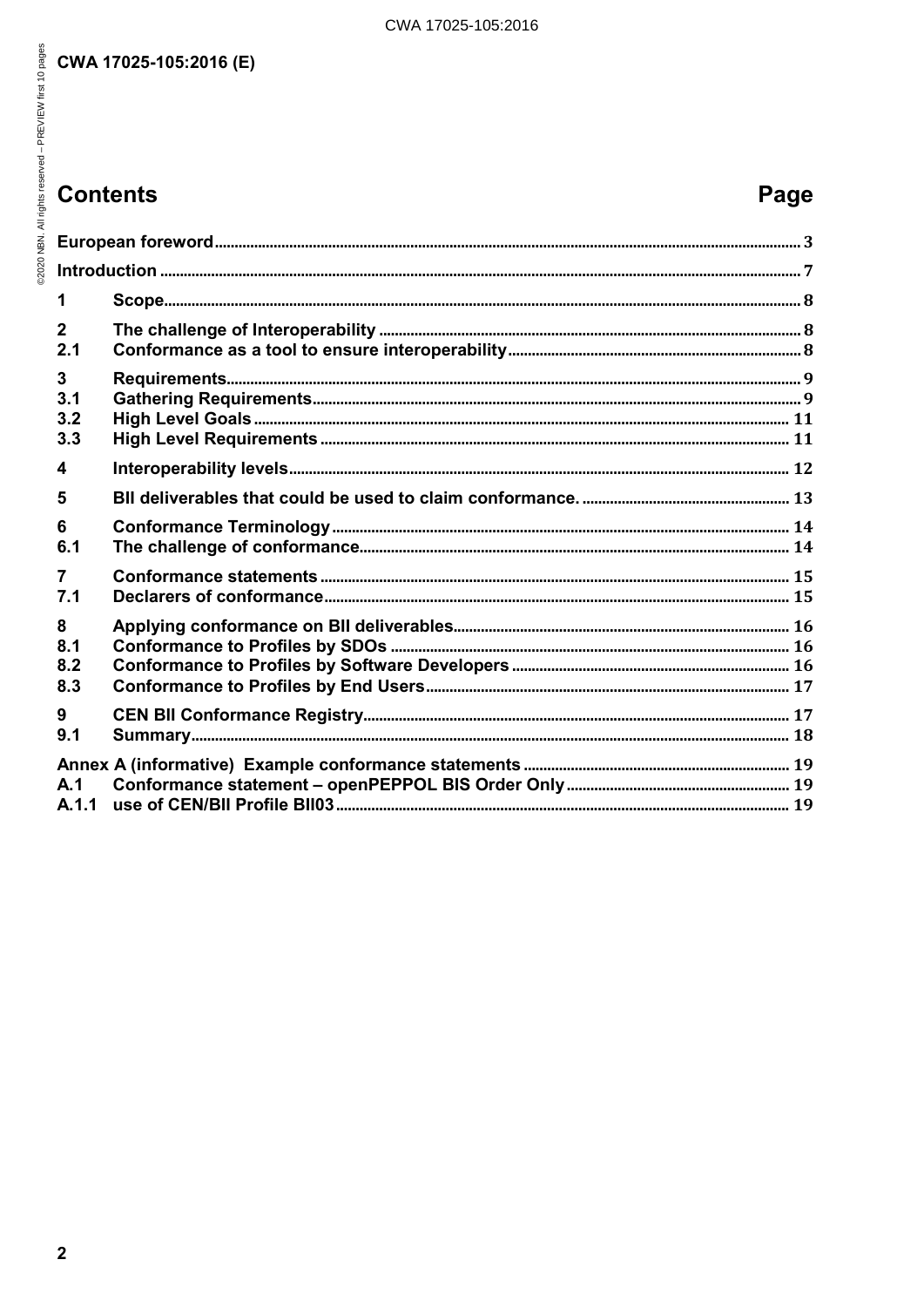# ©2020 NBN. All rights reserved - PREVIEW first 10 pages ©2020 NBN. All rights reserved – PREVIEW first 10 pages

## **European foreword**

CWA 17025-105, **Conformance Registry specification** was developed in accordance with CEN-CENELEC Guide 29 "CEN/CENELEC Workshop Agreements – The way to rapid agreement" and with the relevant provisions of CEN/CENELEC Internal Regulations - Part 2. It was agreed on 2015- 12-02 in a Workshop by representatives of interested parties, approved and supported by CEN following a public call for participation made on 2013-02-20. It does not necessarily reflect the views of all stakeholders that might have an interest in its subject matter.

The final text of CWA 17025 was submitted to CEN for publication on 2016-04-20. It was developed and approved by:

- Agency for public Management and eGovernment (DIFI), NO
- Agenzia delle entrate, IT
- ANAC, Autorità Nazionale Anticorruzione (formerly AVCP), IT
- Bundesverband Materialwirtschaft, Einkauf und Logistik e.V, DE
- Cloudia Oy, FI
- Columbus Denmark A/S (resigned per 2015-08-01), DK
- Consorzio CBI (resigned per 2014-11-17), IT
- Danish Agency for Digitisation (DIGST), DK
- Department of Health, UK
- Direction de l'information légale et administrative (DILA), FR
- Electronic Signatures and Infrastructures (ESI) TC (liason)
- Flowcanto, NL
- GS 1 in Europe
- Highjump Software (Former Evenex), DK
- $-$  ICEPRO, ISA
- Infoterm International Information Centre for Terminology on behalf of CEN/WS/eCAT (liason)
- Invinet Sistemes 2003, ES
- Laszlo Ketszeri, HU
- Nets Norway AS, NO
- Nexus IT,ES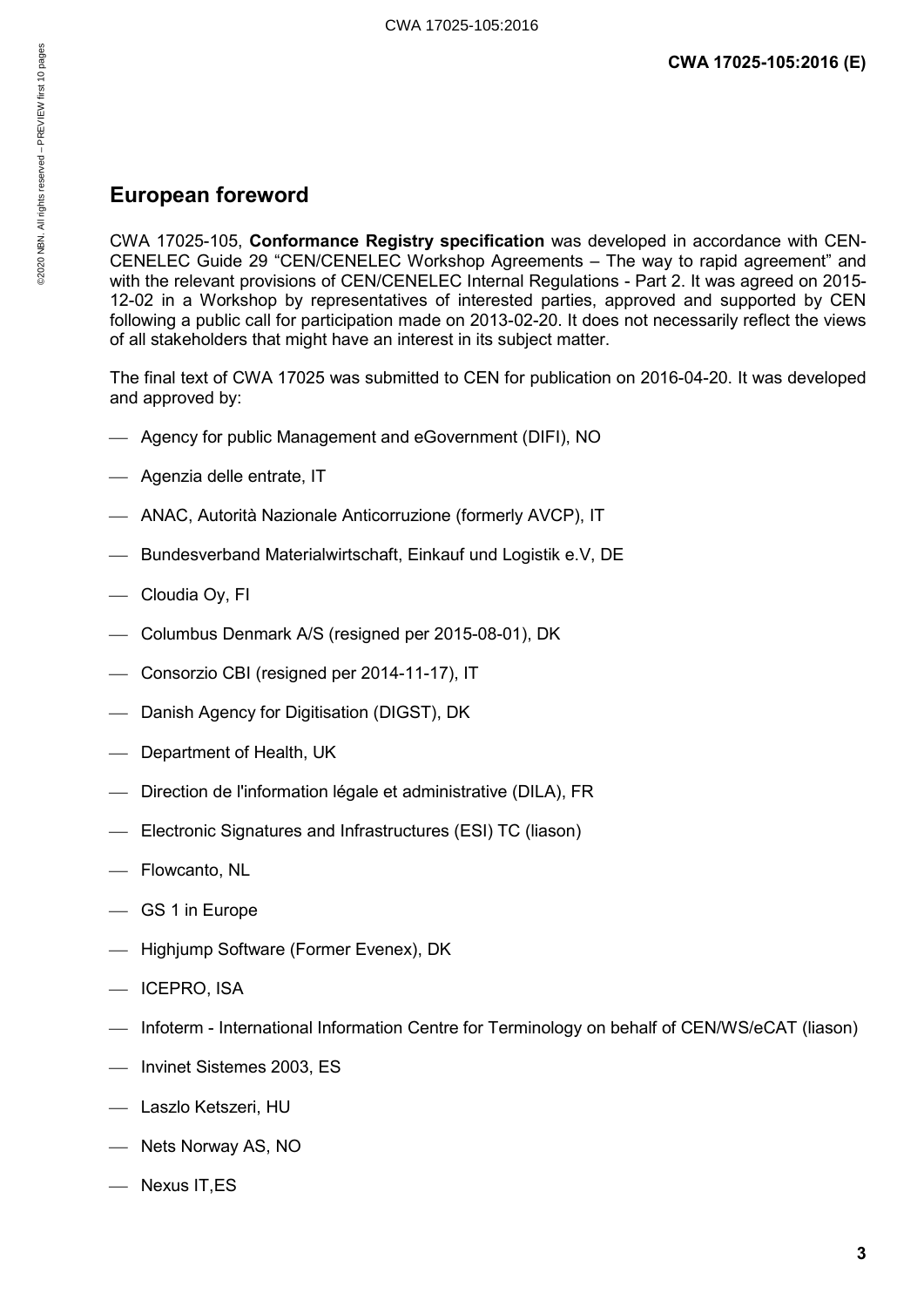- Phast, FR
- PIANOo, NL
- Poste Italiane, IT
- Publications Office of the European Union (LU)
- Single face To Industry (SFTI), SE
- SOGEI (former Consip), IT
- Statens og Kommunernes Indkobs Service A/S (SKI A/S), DK
- University of Koblenz-Landau, DE
- University of Piraeus Research Center (UPRC), GR
- Western Norway Regional Health Authority, NO

It is possible that some elements of CWA 17025 may be subject to patent rights. The CEN-CENELEC policy on patent rights is set out in CEN-CENELEC Guide 8 "Guidelines for Implementation of the Common IPR Policy on Patents (and other statutory intellectual property rights based on inventions)". CEN shall not be held responsible for identifying any or all such patent rights.

The Workshop participants have made every effort to ensure the reliability and accuracy of the technical and non-technical content of CWA 17025, but this does not guarantee, either explicitly or implicitly, its correctness. Users of CWA 17025 should be aware that neither the Workshop participants, nor CEN can be held liable for damages or losses of any kind whatsoever which may arise from its application. Users of CWA 17025 do so on their own responsibility and at their own risk.

This CEN Workshop Agreement (CWA) has been drafted and approved by the Workshop on **Business Interoperability Interfaces for Public procurement in Europe (BII)**, phase 3.

CWA [1](#page--1-22)7025 is part of a set of CWAs prepared by CEN WS/BII 3<sup>1</sup>:

CWA 17025:2016 Methodology and Architecture CWA 17026:2016 Notification profiles and transactions CWA 17027:2016 Tendering profiles and transactions CWA 17028:2016 Catalogue profiles and transactions CWA 17029:2016 Post-award profiles and transactions

CWA 17025 consists of:

CWA 17025-1 Overview and Architecture CWA 17025-101 Conformance and Customization Methodology guideline CWA 17025-102 Code List and Identifier Management specification

©2020 NBN. All rights reserved – PREVIEW first 10 pages52020 NBN. All rights reserved - PREVIEW first 10 pages

j

<sup>&</sup>lt;sup>1</sup> In order to ease the reading the CWAs provided by the CEN BII initiative, they are also made available o[n http://www.cenbii.eu](http://www.cenbii.eu/) together with explanatory notes and supporting material. The official version is however the version as published by CEN.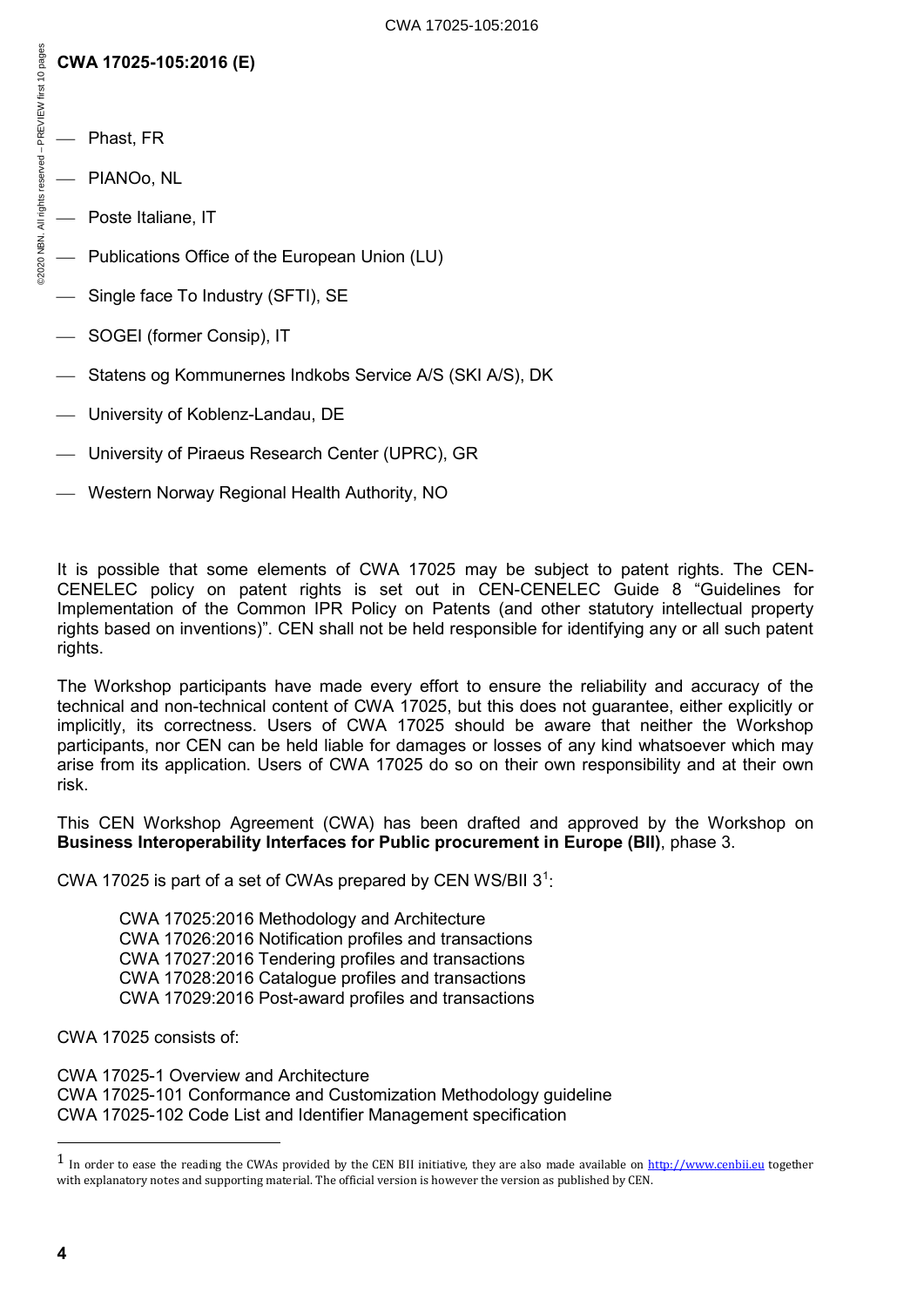CWA 17025-103 Business Document and Envelope guideline CWA 17025-104 Profile Architecture specification CWA 17025-105 Conformance Registry specification CWA 17025-106 Open Procurement Data report CWA 17025-107 Message Level Response guideline CWA 17025-108 Use of Digital Signature and Other Trust Services CWA 17025-109 Guideline on the Concept of Core CWA 17025-110 Profile Maintenance Process specification CWA 17025-111 Capturing Business Requirements specification CWA 17025-112 Syntax Implementations Guideline Methodology guideline CWA 17025-113 Business Rules Description Mechanism guideline CWA 17025-114 Attachments Handling guideline CWA 17025-115 Semantic Data Type guideline CWA 17025-116 Glossary and Business Term Vocabulary CWA 17025-203 BDE Syntax Implementation Guideline for Messaging Envelope CWA 17025-207 UBL Syntax Implementation Guideline for Message Level Response

A detailed overview of all CWA 17025 parts can be found in CWA 17025 part 1.

The CEN Workshop members who have contributed to the development of this document are:

| Name                    | Affiliation                                   | Country                |
|-------------------------|-----------------------------------------------|------------------------|
| Jaap Van Der Marel      | <b>NEN</b>                                    | <b>NL</b>              |
| Kornelis Drijfhout      | <b>PIANOo</b>                                 | <b>NL</b>              |
| Chander Khoenkhoen      | <b>PIANOo</b>                                 | <b>NL</b>              |
| Veit Jahns              | BME and University of Duisburg-Essen          | DE                     |
| Frank-Dieter Dorloff    | BME and University of Duisburg-Essen          | DE                     |
| Kerstin Wiss-Holmdahl   | <b>SFTI/SALAR</b>                             | <b>SE</b>              |
| Martin Forsberg         | <b>SFTI</b>                                   | <b>SE</b>              |
| Jorg Richter            | <b>GEFEG</b>                                  | DE                     |
| Giovanni Paolo Sellitto | <b>ANAC</b>                                   | $\mathsf{I}\mathsf{T}$ |
| Rafaella Migliorini     | SOGEI                                         | IT                     |
| Antonia Caressa         | Poste Italiane                                | IT                     |
| Andrea Caccia           | <b>DTCE</b>                                   | IT                     |
| <b>Michael Dill</b>     | <b>GEFEG</b>                                  | DE                     |
| Cécile Guasch           | DIGIT - European Commission                   | <b>BE</b>              |
| Marius Juganaru         | DIGIT - European Commission                   | <b>BE</b>              |
| <b>Thomas Small</b>     | CEF - European Commission                     | <b>BE</b>              |
| Ole Madsen              | <b>DIGST</b>                                  | <b>DK</b>              |
| Bergthor Skulasson      | <b>NITA</b>                                   | IS                     |
| Jan Maeroe              | Difi                                          | <b>NO</b>              |
| Jens Aabol              | Difi                                          | <b>NO</b>              |
| <b>Tim McGrath</b>      | Document Engineering Services Ltd             | AU                     |
| Isabella Rapisarda      | Consip                                        | $\mathsf{I}\mathsf{T}$ |
| Natalie Muric           | The Publications Office of the European Union | LU                     |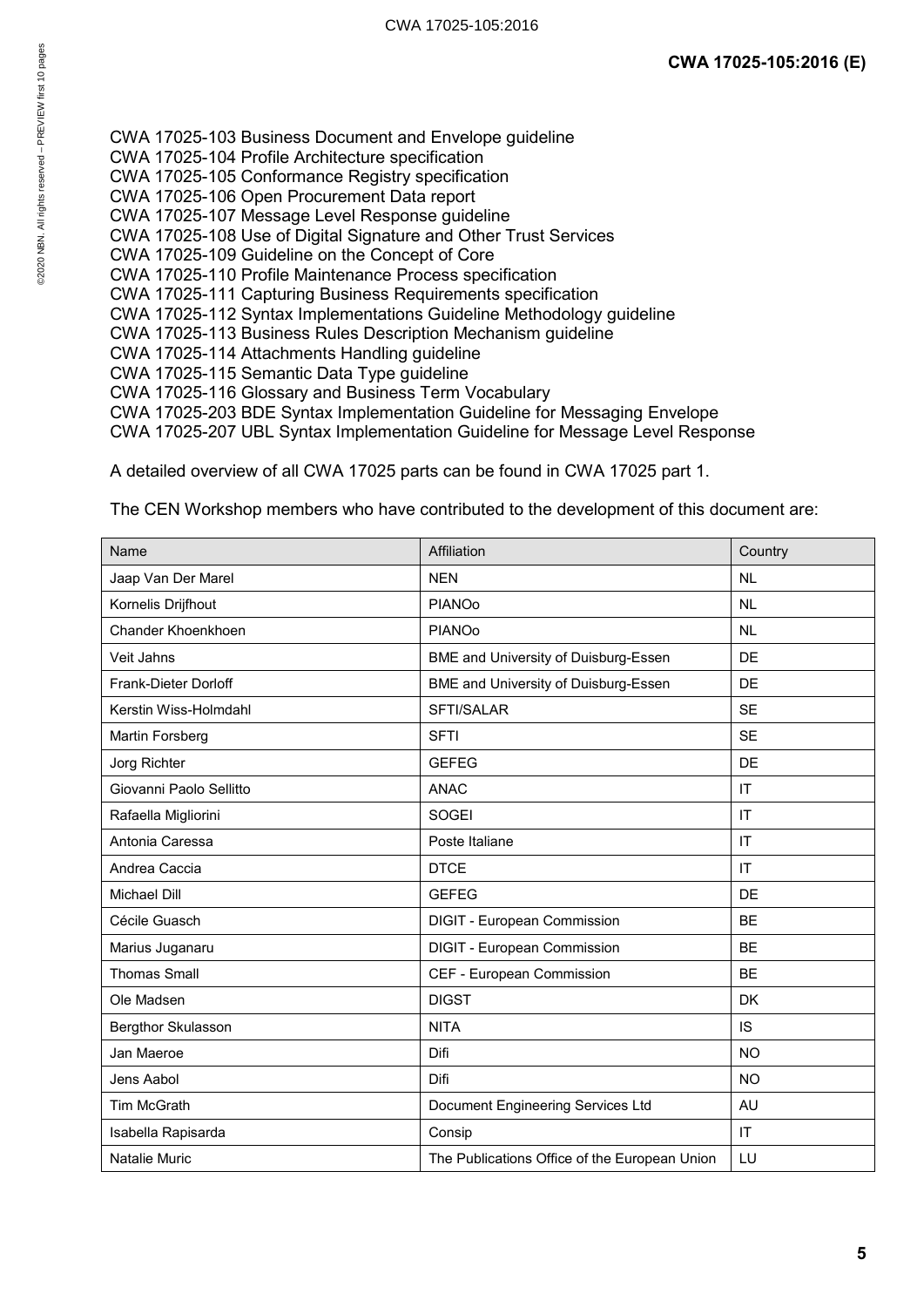### **CWA 17025-105:2016 (E)**

| Siw Meckelborg          | Difi                   | NO |
|-------------------------|------------------------|----|
| Peter Borresen          | <b>Clearview Trade</b> | DK |
| Sven Rasmussen          | <b>DIGST</b>           | DK |
| <b>Tadeusz Rudnicki</b> | GS1 in Europe          | PL |
| Douglas Hill            | GS1 in Europe          | DK |
| <b>Tomas Tluchor</b>    | GS1 in Europe          | CZ |
| Laszlo Ketszeri         | <b>KELER</b>           | HU |

This document was edited by:

| <b>Name</b>          | <b>Role</b>             | Country   |
|----------------------|-------------------------|-----------|
| Oriol Bausa          | <b>Technical Editor</b> | ES        |
| Georg Birgisson      | <b>Technical Editor</b> | IS        |
| Jostein Frømyr       | Vice-Chair CEN/BII      | NO        |
| Fred van Blommestein | <b>Technical Editor</b> | <b>NL</b> |
| Yildiray Kabak       | <b>Technical Editor</b> | <b>TR</b> |
| Edmund Gray          | Technical Editor        | EI        |
| Carmen Ciciriello    | Technical Editor        |           |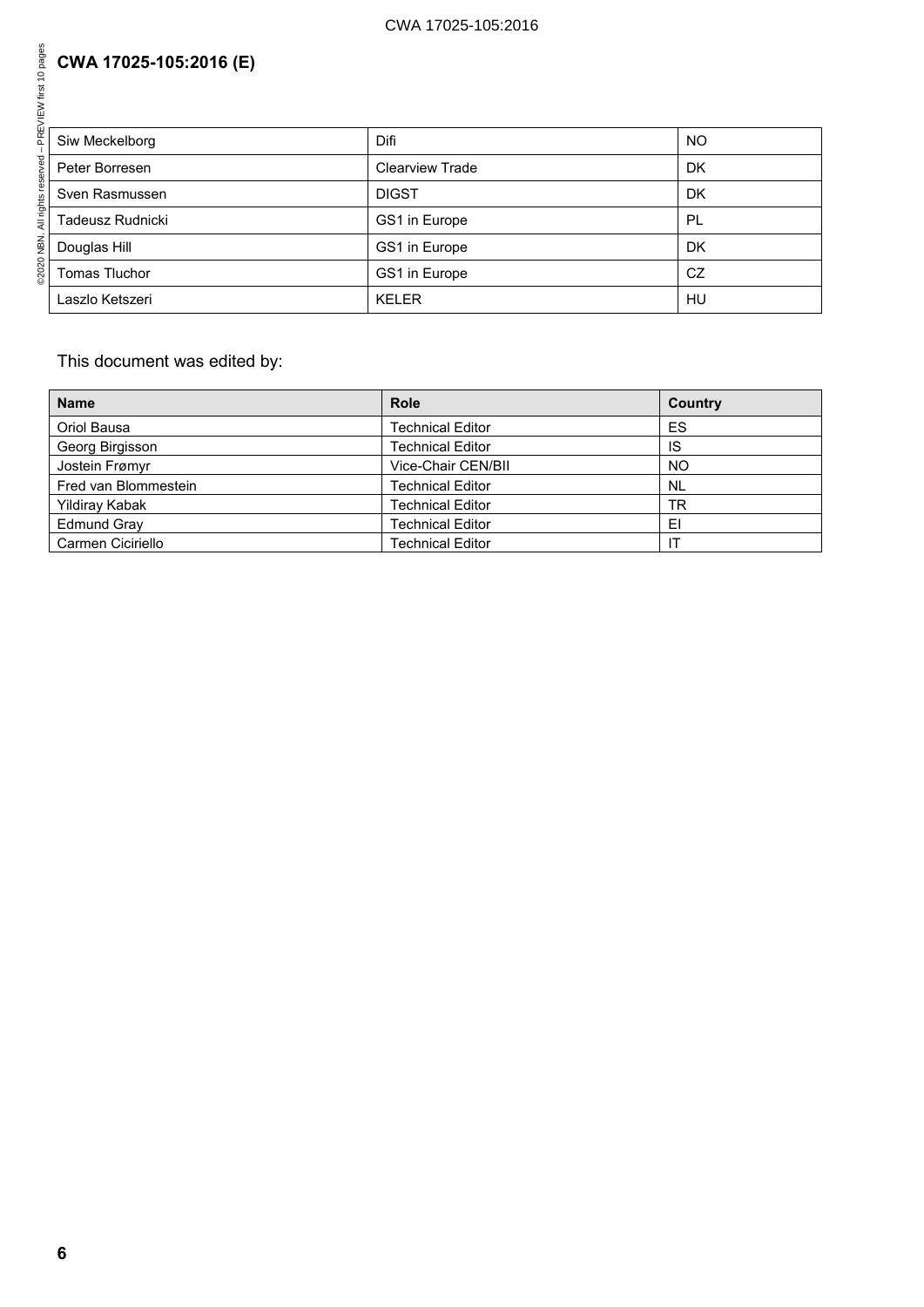#### **Introduction**

The first CEN BII Workshop was established in May 2007 with the objective of harmonising electronic procurement in Europe. The CEN BII initiative, which now comprises a further two CEN Workshops, is a standardisation activity within CEN (European Committee for Standardisation). It provides a framework for interoperability in pan-European electronic transactions expressed as a set of technical specifications.

During the second phase of the initiative (CEN WS/BII 2) a set of technical specifications – "CEN BII Profiles" – were documented and published as five CEN Workshop Agreements (CWAs), which are currently used across Europe. The profiles are designed to facilitate effective public e-procurement based on a modular approach for implementation, with a focus on global interoperability.

The CEN BII profiles can be seen as "agreements" on message contents and business processes. The profile descriptions focus on core information elements that typically cater to the majority of user requirements applicable across Europe and lower the need for detailed bilateral agreements between the trading partners.

In its third phase (CEN WS/BII 3), which began in March 2013 with the approval of the business plan, the Workshop has focused on ensuring that all relevant aspects of e-procurement are covered, including additional business requirements coming from the new Public Procurement Directives<sup>[2](#page--1-23)</sup> and alignment to other standardization efforts in the area of electronic invoicing, as well as ensuring wider recognition and adoption of its deliverables.

More information about the CEN BII initiative can be found on [www.cenbii.eu.](http://www.cenbii.eu/)

This purpose of this specification is to describe how we can gather statements from those who claim conformance to our deliverables. Currently there are various disparate Registries, such as PEPPOL, DIFI in Norway and SFTI, but there is a need to provide a central registry to gather all the information together so that software developers, business users, standards development organisations, and CEN BII itself can see the extent of the use of BII throughout the Europe and beyond.

 <sup>2</sup> Directive 2014/24/EU on public procurement – replaces Directive 2004/18/EC ("classic Directive"), Directive 2014/25/EU on procurement by entities operating in the water, energy, transport and postal services sectors – replaces Directive 2004/17/EC ("utilities Directive"), and Directive 2014/23/EU on the award of concession contracts (new)